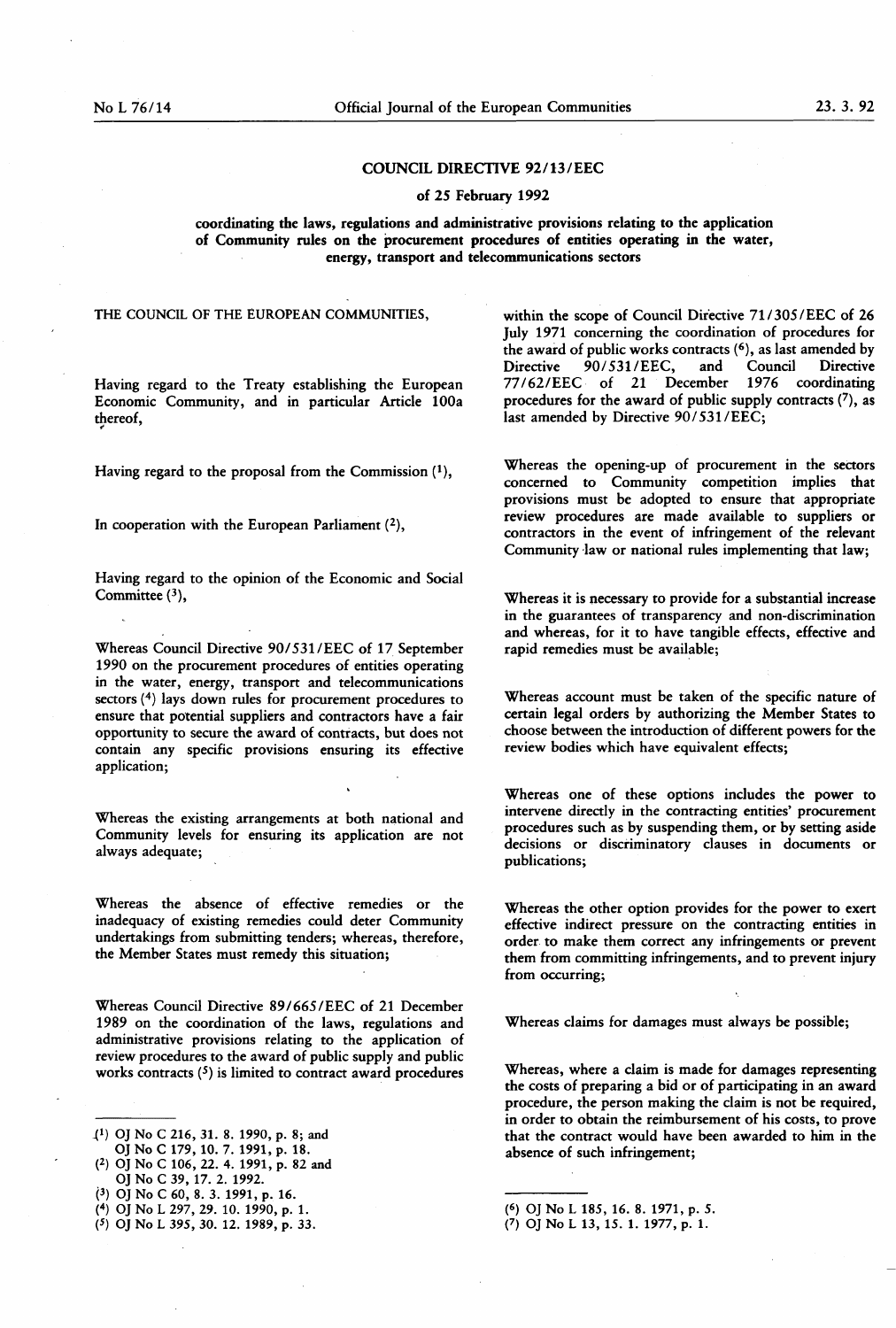Whereas the contracting entities which comply with the procurement rules may make this known through appropriate means; whereas this requires an examination, by independent persons, of procurement procedures and practices applied by those entities;

Whereas for this purpose an attestation system, allowing for a declaration on the correct application of the procurement rules, to be made in notices published in the Official Journal of the European Communities, is appropriate;

Whereas the contracting entities should have the opportunity of having recourse to the attestation system if they so wish; whereas the Member States must offer them the possibility of doing so; whereas they can do so either by setting up the system themselves or by allowing the contracting entities to have recourse to the attestation system established by another Member State; whereas they may confer the task of carrying out the examination under the attestation system to persons, professions or staff of institutions;

Whereas the necessary flexibility in the introduction of such a system is guaranteed by laying down the essential requirements for it in this Directive; whereas operational details should be provided in European Standards to which this Directive refers;

Whereas the Member States may need to determine operational details prior to, or in addition to, the rules contained in European Standards;

Whereas, when undertakings do not seek review, certain infringements may not be corrected unless a specific mechanism is put in place;

Whereas, accordingly, the Commission, when it considers that a clear and manifest infringement has been committed during a contract award procedure, should be able to bring it to the attention of the competent authorities of the Member State and of the contracting entity concerned so that appropriate steps are taken for the rapid correction of that infringement;

Whereas it is necessary to provide for the possibility of conciliation at Community level to enable disputes to be settled amicably;

Whereas the application in practice of this Directive should be reviewed at the same time as that of Directive 90 / 531 /EEC on the basis of information to be supplied by the Member States concerning the functioning of the national review procedures;

Whereas this Directive must be brought into effect at the same time as Directive 90/531/EEC;

Whereas it is appropriate that the Kingdom of Spain, the Hellenic Republic and the Portuguese Republic are granted adequate additional periods to transpose this Directive, taking account of the dates of application of Directive 90/531/EEC in those countries,

## HAS ADOPTED THIS DIRECTIVE:

#### CHAPTER I

#### Remedies at national level

## Article <sup>1</sup>

1. The Member States shall take the measures necessary to ensure that decisions taken by contracting entities may be reviewed effectively and, in particular, as rapidly as possible in accordance with the conditions set out in the following Articles and, in particular, Article 2 (8), on the grounds that such decisions have infringed Community law in the field or procurement or national rules implementing that law as regards:

- $(a)$  contract award procedures falling within the scope of Council Directive 90/531/EEC; and
	- (b) compliance with Article  $3(2)(a)$  of that Directive in the case of the contracting entities to which that provision applies.

2. Member States shall ensure that there is no discrimination between undertakings likely to make a claim for injury in the context of a procedure for the award of a contract as a result of the distinction made by this Directive between national rules implementing Community law and other national rules.

3. The Member States shall ensure that the review procedures are available, under detailed rules which the Member States may establish, at least to any person having or having had an interest in obtaining a particular contract and who has been or risks being harmed by an alleged infringement. In particular, the Member States may require that the person seeking the review must have previously notified the contracting entity of the alleged infringement and of his intention to seek review.

# Article 2

1. The Member States shall ensure that the measures taken concerning the review procedures specified in Article <sup>1</sup> include provision for the powers:

either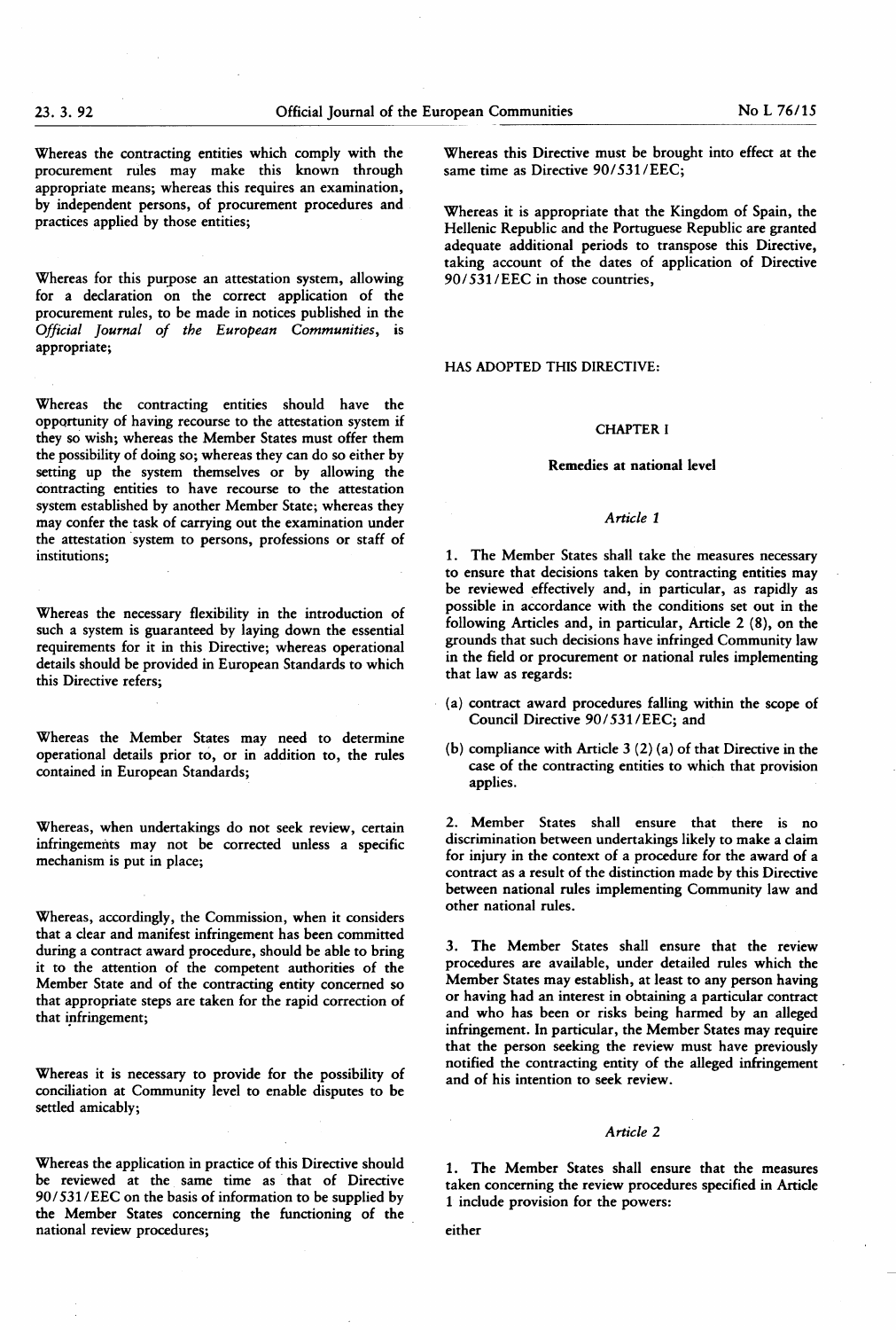- (a) to take, at the earliest opportunity and by way of interlocutory procedure, interim measures with the aim of correcting the alleged infringement or preventing further injury to the interests concerned, including measures to suspend or to ensure the suspension of the procedure for the award of a contract or the implementation of any decision taken by the contracting entity; and
- (b) to set aside or ensure the setting aside of decisions taken unlawfully, including the removal of discriminatory technical, economic or specifications in the notice of contract, the periodic indicative notice, the notice on the existence of a system of qualification, the invitation to tender, the contract documents or in any other document relating to the contract award procedure in question;

or

(c) to take, at the earliest opportunity, if possible by way of interlocutory procedures and if necessary by a final procedure on the substance, measures other than those provided for in points (a) and (b) with the aim of correcting any identified infringement and preventing injury to the interests concerned; in particular, making an order for the payment of a particular sum, in cases where the infringement has not been corrected or prevented.

Member States may take this choice either for all contracting entities or for categories of entities defined on the basis of objective criteria, in any event preserving the effectiveness of the measures laid down in order to prevent injury being caused to the interests concerned;

(d) and, in both the above cases, to award damages to persons injured by the infringement.

Where damages are claimed on the grounds that a decision has been taken unlawfully, Member States may, where their system of internal law so requires and provides bodies having the necessary powers for that purpose, provide that the contested decision must first be set aside or declared illegal.

2. The powers referred to in paragraph <sup>1</sup> may be conferred on separate bodies responsible for different aspects of the review procedure.

3. Review procedures need not in themselves have an automatic suspensive effect on the contract award procedures to which they relate.

4. The Member States may provide that, when considering whether to order interim measures, the body responsible may take into account the probable consequences of the measures for all interests likely to be harmed, as well as the public interest, and may decide not to grant such measures where their negative consequences could exceed their benefits. A decision no to grant interim measures shall not prejudice any other claim of the person seeking these measures.

5 . The sum to be paid in accordance with paragraph <sup>1</sup> (c) must be set at a level high enough to dissuade the contracting entity from committing or persisting in an infringement. The payment of that sum may be made to depend upon a final decision that the infringenemt has in fact taken place.

6. The effects of the exercise of the powers referred to in paragraph 1 on a contract concluded subsequent to its award shall be determined by national law. Furthermore, except where a decision must be set aside prior to the award of damages, a Member State may provide that, after the conclusion of a contract following its award, the powers of the body responsible for the review procedures shall be limited to awarding damages to any person harmed by an infringement.

7. Where a claim is made for damages representing the costs of preparing a bid or of participating in an award procedure, the person making the claim shall be required only to prove an infringement of Community law in the field of procurement or national rules implementing that law and that he would have had a real chance of winning the contract and that, as a consequence of that infringement, that chance was adversely affected.

8. The Member States shall ensure that decisions taken by bodies responsible for review procedures can be effectively enforced.

9. Whereas bodies responsible for review procedures are not judicial in character, written reasons for their decisions shall always be given. Furthermore, in such a case, provision must be made to guarantee procedures whereby any allegedly illegal measures taken by the review body or any alleged defect in the exercise of the powers conferred on it can be the subject of judicial review or review by another body which is a court or tribunal within the meaning of Article 177 of the Treaty and independent of both the contracting entity and the review body.

The members of the independent body referred to in the first paragraph shall be appointed and leave office under the same conditions as members of the judiciary as regards the authority responsible for their appointment, their period of office, and their removal. At least the President of this independent body shall have the same legal and professional qualifications as members of the judiciary. The independent body shall take its decisions following a procedure in which both sides are heard, and these decisions shall, by means determined by each Member State, be legally binding.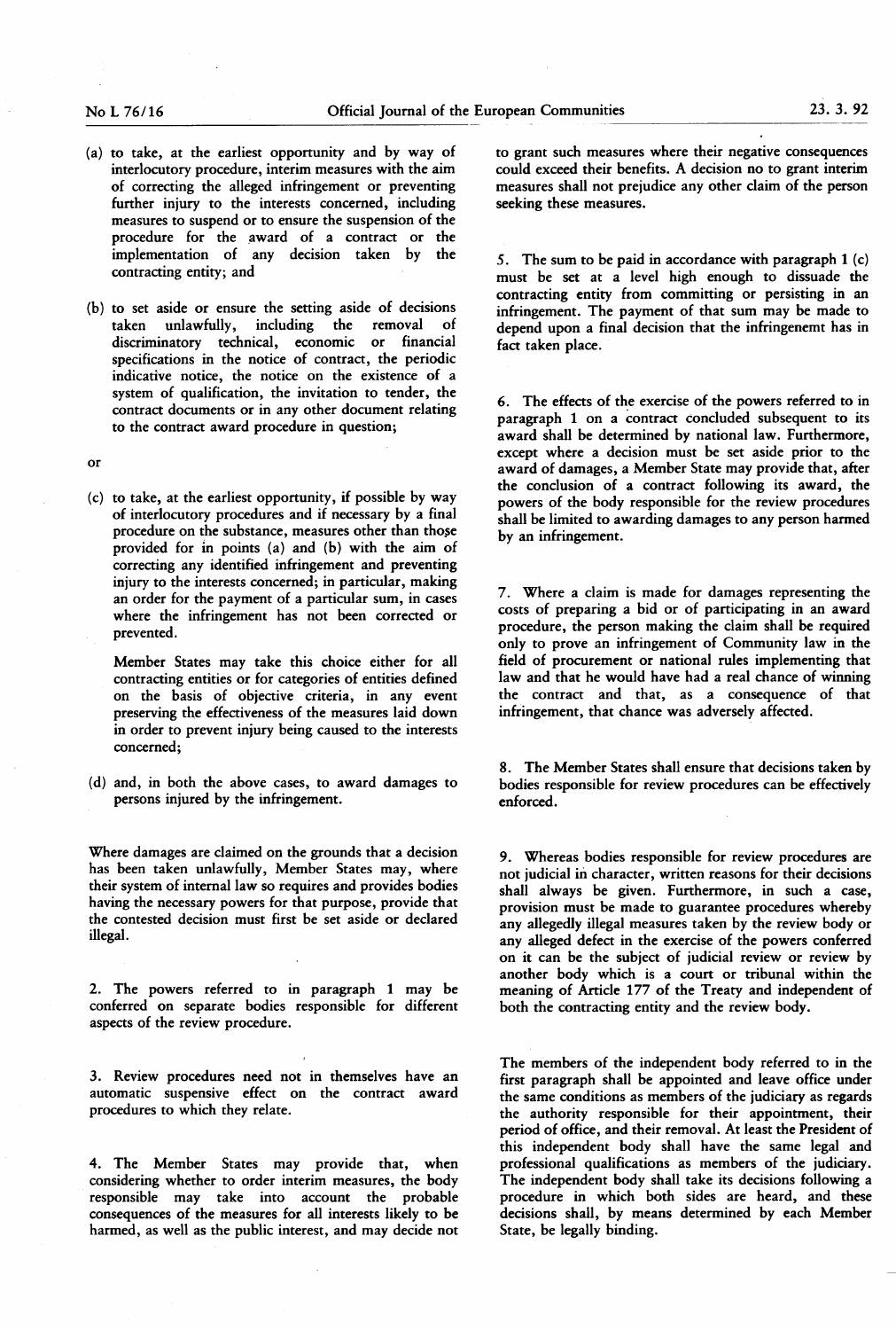# CHAPTER 2

# Attestation

## Article 3

The Member States shall give contracting entities the possibility of having recourse to an attestation system in accordance with Articles 4 to 7.

## Article 4

Contracting entities may have their contract award procedures and practices which fall within the scope of Directive 90/531/EEC examined periodically with a view to obtaining an attestation that, at that time, those procedures and practices are in conformity with Community law concerning the award of contracts and the national rules implementing the law.

# Article 5

<sup>1</sup> . Attestors shall report to the contracting entity, in writing, on the results of their examination. They shall satisfy themselves, before delivering to the contracting entity the attestation referred to in Article 4, that any irregularities identified in the contracting entity's award procedures and practices have been corrected and measures have been taken to ensure that those irregularities are not repeated.

2. Contracting entities having obtained that attestation may include the following statement in notice published in the Official Journal of the European Communities pursuant to Articles 16 to 18 of Directive 90/531/EEC:

The contracting entity has obtained an attestation in accordance with Council Directive 92/ 13 /EEC that, on ................, its contract award procedures and practices were in conformity with Community law and the national rules implementing that law.'

# Article 6

<sup>1</sup> . Attestors shall be independent of the contracting entities and must be completely objective in carrying out their duties. They shall offer appropriate guarantees of relevant professional qualifications and experience.

2. Member States may identify any persons, professions or institutions whose staff, called upon the act as attestors, they regard as fulfilling the requirements of paragraph 1. For these purposes, Member States may require (1) OJ No L 19, 24. 1. 1989, p. 16.

professional qualifications, at least at the level of a higher education diploma within the meaning of Directive 89/48/EEC  $(1)$ , which they regard as relevant, or provide that particular examinations of professional competence organized or recognized by the State offer such guarantees.

# Article 7

The provisions of Articles 4, 5 and 6 shall be considered as essential requirements for the development of European standards on attestation.

## CHAPTER 3

#### Corrective mechanism

## Article 8

1. The Commission may invoke the procedures for which this Article provides when, prior to a contract being concluded, it considers that a clear and manifest infringement of Community provisions in the field of procurement has been committed during a contract award procedure fallig within the scope of Directive 90 / 531 /EEC or in relation to Article 3 (2) (a) of that Directive in the case of the contracting entities to. which that provision applies.

2. The Commission shall notify the Member States and the contracting entity concerned of the reasons which have led it to conclude that a clear and manifest infringement has been committed and request its correction by appropriate means.

3. Within 30 days of receipt of the notification referred to in paragraph 2, the Member States concerned shall communicate to the Commission:

- (a) its confirmation that the infringement has been corrected; or
- (b) a reasoned submission as to why no correction has been made; or
- (c) a notice to the effect that the contract award procedure has been suspended either by the contracting entity on its own initiative or on the basis of the powers specified in Article  $2(1)(a)$ .

4. A reasoned submission in accordance with paragraph 3 (b) may rely among other matters on the fact that the alleged infringement is already the subject of judicial review proceedings or of a review as referred to in Article 2 (9). In such a case, the Member State shall inform the Commission of the result of those proceedings as soon as it becomes known.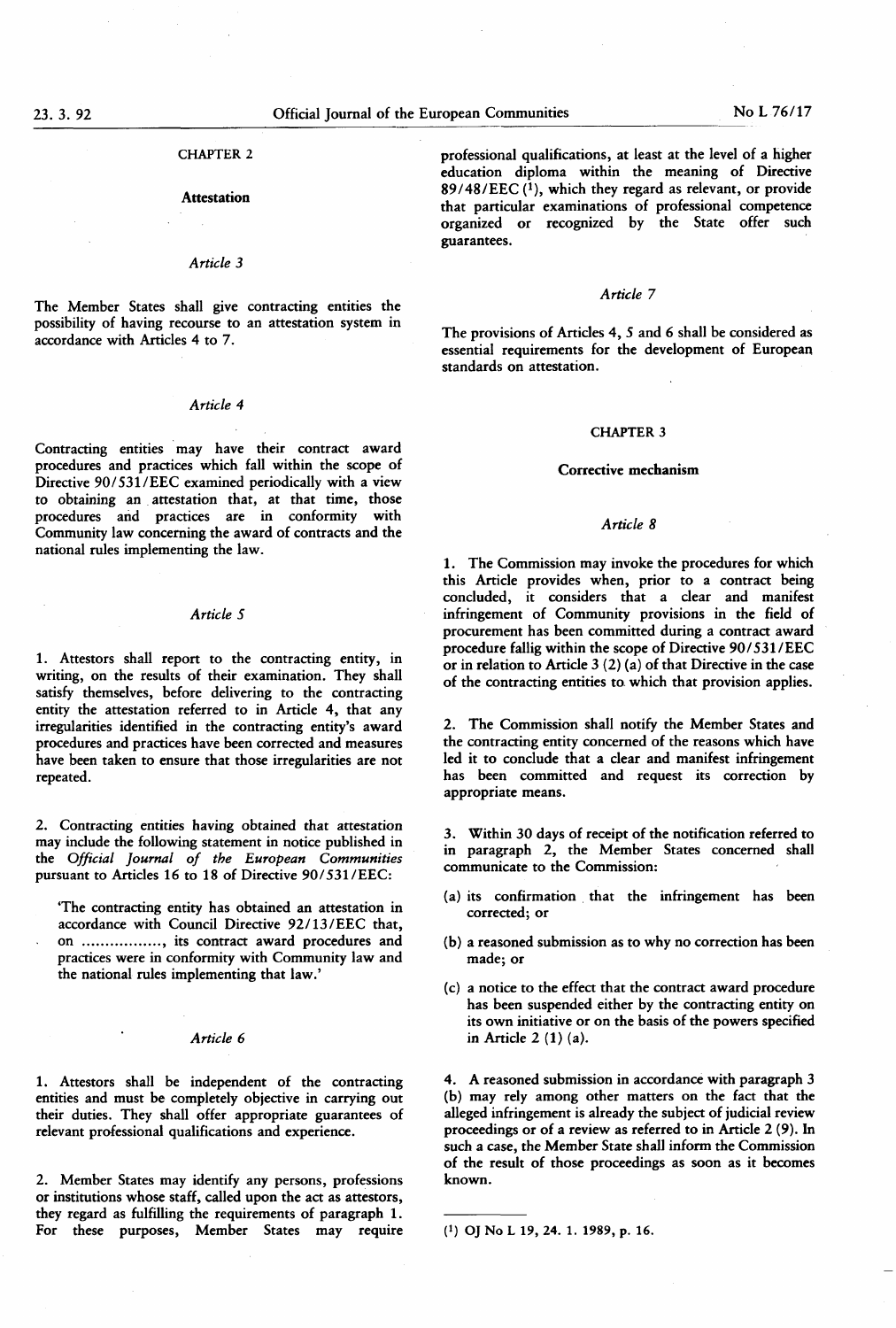5. Where notice has been given that a contract award procedure has been suspended in accordance with paragraph '3 (c), the Member State concerned shall notify the Commission when the suspension is lifted or another contract procedure relating in whole or in part to the same subject matter is begun. That new notification shall confirm that the alleged infringement has been corrected or include an reasoned submission as to why no correction has been made.

## CHAPTER 4

#### **Conciliation**

## Article 9

<sup>1</sup> . Any person having or having had an interest in obtaining a particular contract falling within the scope of Directive  $90/531/EEC$  and who, in relation to the procedure for the award of that contract, considers that he has been or risks being harmed by an alleged infringement of Community law in the field of procurement or national rules impelementing that law may request the application of the conciliation procedure provided for in Articles 10 and 11.

2. The request referred to in paragraph <sup>1</sup> shall be addressed in writing to the Commission or to the national authorities listed in the Annex. These authorities shall forward requests to the Commission as quickly as possible. Article 11

# Article 10

1. Where the Commission considers, on the basis of the request referred to in Article 9, that the dispute concerns the correct application of Community law, it shall ask the contracting entity to state whether it is willing to take part in the conciliation procedure. If the contracting entity declines to take part, the Commission shall inform the person who made the request that the procedure cannot be initiated. If the contracting entity agrees, paragraphs 2 to 7 shall apply.

2. The Commission shall propose, as quickly as possible, a conciliator drawn from a list of independent persons accredited for this purpose. This list shall be drawn up by the Commission, following consultation of the Advisory Committee for Public Contracts or, in the case of contracting entities the activities of which are defined in Article  $2(2)(d)$  of Directive  $90/531/EEC$ , following<br>consultation of the Advisory Committee on Committee Telecommunications Procurement.

Each party to the conciliation procedure shall declare whether it accepts the conciliator, and shall designate an additional conciliator. The conciliators may invite not more than two other persons as experts to advices them in their work. The parties to the conciliation procedure and the Commission may reject any expert invited by the conciliators.

3. The conciliators shall give the person requesting the application of the conciliation procedure, the contracting entity and any other candidate or tenderer participating in the relevant contract award procedure the opportunity to make representations on the matter either orally or in writing.

4. The conciliators shall endeavour as quickly as possible to reach an agreement between the parties which is in accordance with Community law.

5 . The conciliators shall report to the Commission on their findings and on any result achieved.

6 . The person requesting the application of the concilation procedure and the contracting entity shall have the right to terminate the procedure at any time.

7. Unless the parties decide otherwise, the person requesting the application of the conciliation procedure and the contracting entity shall be responsible for their own costs. In addition, they shall each bear half of the costs of the procedure, excluding the costs of intervening parties.

1. Where, in relation to a particular contract award procedure, an interested person within the meaning of Article 9, other than the person requesting the conciliation procedure, is pursuing judicial review proceedings or other proceedings for review within the meaning of this Directive, the contracting entity shall inform the conciliators. These shall inform that person that a request has been made to apply the conciliation procedure and shall invite that person to indicate within a given time limit whether he agrees to participate in that procedure. If that person refuses to participate, the conciliators may decide, acting if necessary by a majority, to terminate the conciliation procedure if they consider that the participation of this person is necessary to resolve the dispute. They shall notify their decision to the Committee and give the reasons for it.

2. Action taken pursuant to this Chapter shall be without prejudice to:

- (a) any action that the Commission or any Member State might take pursuant ot Articles 169 or 170 of the Treaty or pursuant to Chapter 3 of this Directive;
- (b) the rights of the persons requesting the conciliation procedure, of the contracting entity or of any other person.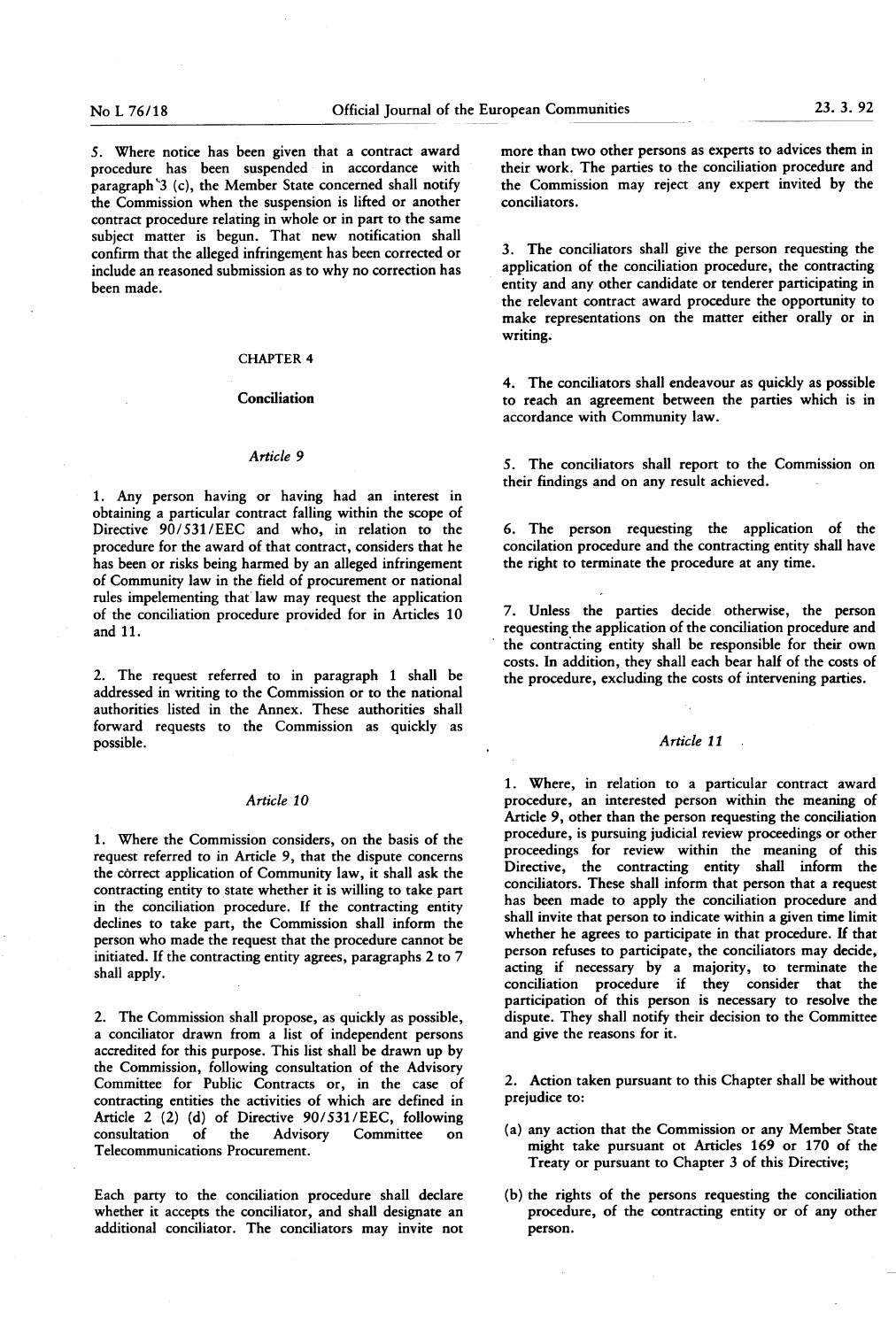## CHAPTER 5

## Final provisions

# Article 12

1. Not later than four years after the application of this Directive, the Commission, in consultation with the Advisory Committee for Public Contracts, shall review the manner in which the provisions of this Directive have been implemented and, in particular, the use of the European Standards and, if necessary, make proposals for amendments.

2. Before <sup>1</sup> March each year the Member States shall communicate to the Commission information on the operation of their national review procedures during the preceding calendar year. The nature of the information shall be determined by the Commission in consultation with the Advisory Committee for Public Contracts.

3. In the case of matters relating to contracting entities the activities of which are defined in Article  $2(2)(d)$  of Directive 90/531/EEC, the Commission shall also consult the Advisory Committee on Telecommunications Procurement.

Kingdom of Spain shall take these measures not later than 30 June 1995 . The Hellenic Republic and the Portuguese Republic shall take these measures not later than 30 June 1997. They shall forthwith inform the Commission thereof.

When Member States adopt these measures, they shall contain an reference to this Directive or shall be accompanied by such reference on the occasion of their official publication. The methods of making such a reference shall be laid down by the Member States.

2. Member States shall bring into force the measures referred to in paragraph <sup>1</sup> on the same dates as those (laid down in Directive 90/531/EEC).

3 . Member States shall communicate to the Commission the texts of the main provisions of domestic law which they adopt in the field governed by this Directive.

### Article 14

This Directive is addressed to the Member States.

Done at Brussels, 25 February 1992.

Article 13

1. Member States shall take, before 1 January 1993, the measures necessary to comply with this Directive. The

For the Council The President Vitor MARTINS